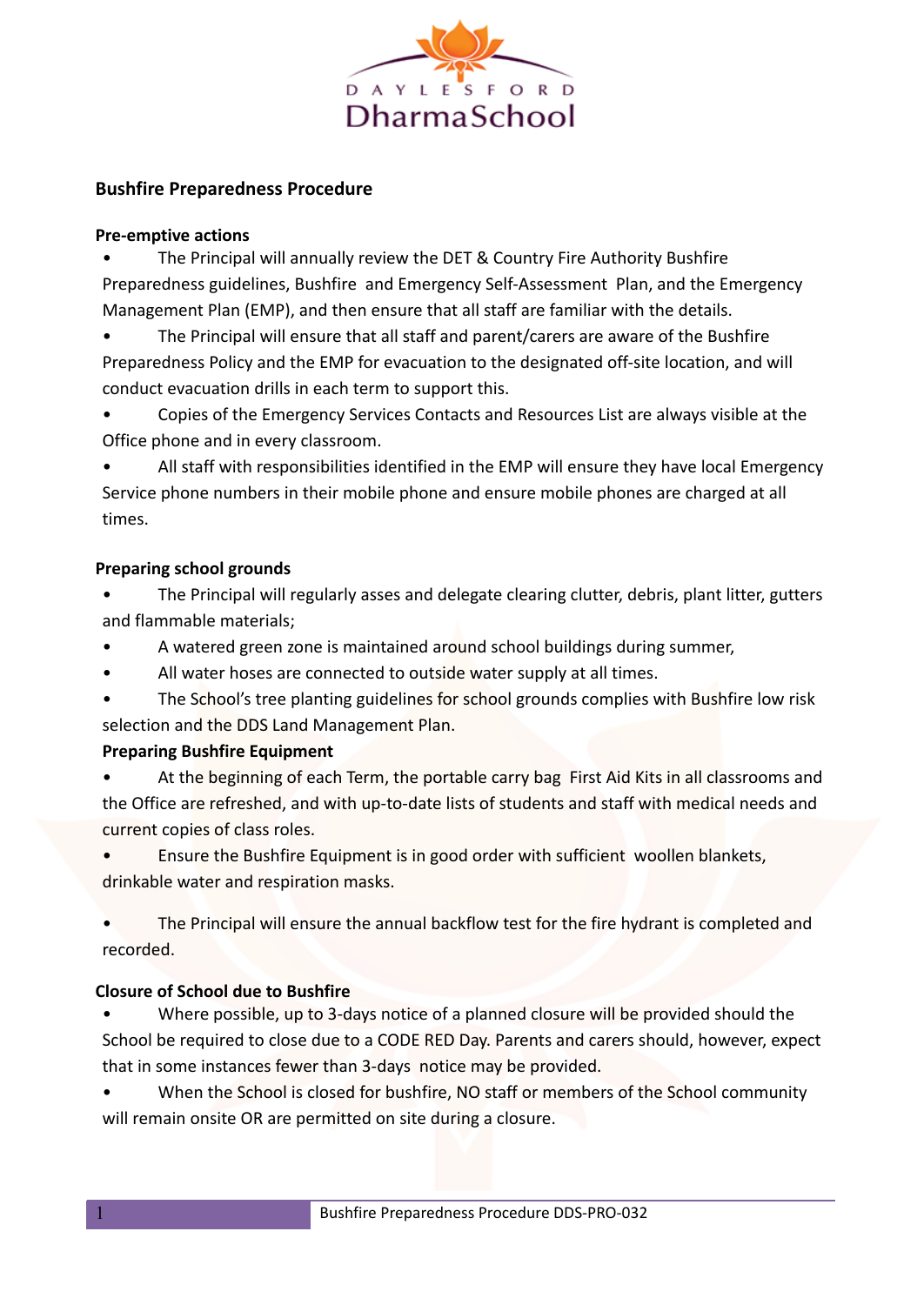- The Principal will review the timing arrangements for the release of students on days of extreme fire danger, including their movement by bus at the end of the school day, when fire risk is generally higher.
- Parents will be notified at the start of Term 4 and again at the beginning of the school year about these arrangements, including the arrangements for communicating emergency information to them.

#### **School bus transport**

- Bus routes passing through high-risk areas or routes operated by schools in high-risk locations will be closed on high-risk fire days.
- A school bus route will be closed if it has to pass through an area affected by fire even if the associated school is not affected by fire and remains open.
- The School will liaise with Daylesford Secondary College as the bus depot coordinating school as to any changes or cancellation of services.
- If a bus route is threatened by unexpected fire, the School will enact its local Emergency Management Plan (EMP).
- Information on any changes to bus routes or cancellation of services will be provided by the School to parents as soon as is possible and practicable.

## **Off-site activities**

The safety of students and staff is paramount and off-site activities may be cancelled, postponed or relocated if faced with the threat of bushfire or on high alert days.

Off-site activities include any activity undertaken by staff/students away from their normal school facility. This can include camps, field trips/excursions, sporting activities, training or conferences for staff.

As the school is in a fire-prone area, we must consider the appropriateness of activities undertaken on days of extreme weather as well as days of total fire ban. Options could include cancelling, postponing or relocating the activity if extreme weather or fire conditions are forecast. Such decisions should be made as early as possible to ensure the ongoing safety of staff and students. The Principal will be responsible for making this decision and informing those concerned.

## **Further matters to note**

The School will provide local government agencies with a copy of their plan to facilitate overall coordination in the event of a bushfire and ensure the school EMP is integrated into local emergency arrangements. Staff, students and parents shall be informed about, and understand the school arrangements in advance of any fire emergency.

#### **Review Date**

October 2022